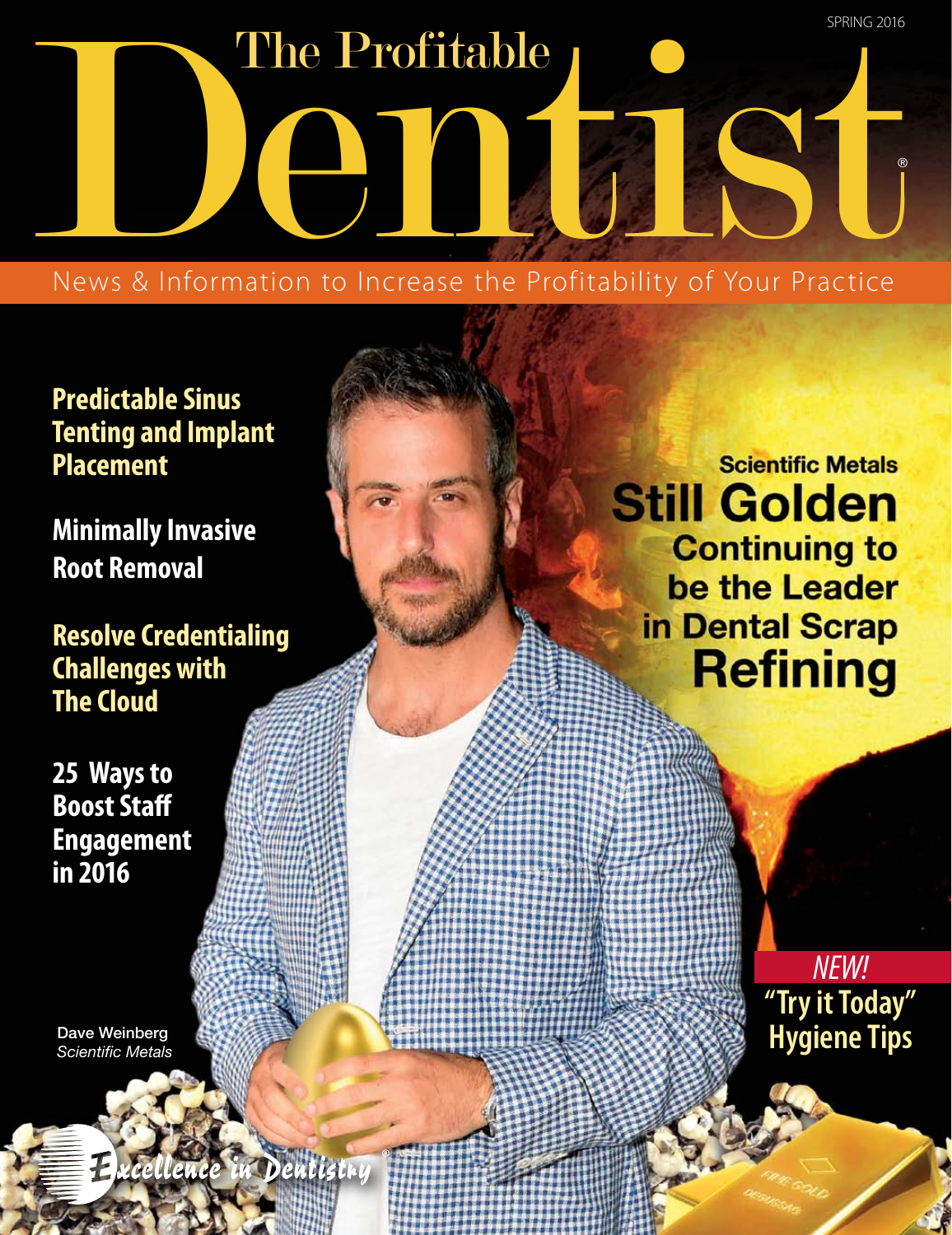# Scientific Metals

Practice Management

16 T P D S P R I N G 2 0 1 6

Continuing to be the Leader in Dental Scrap Refining

Golden

An Interview with Dave Weinberg

ith precious metal prices down from historical highs and more non-precious materials being used for crown and bridge work, the dental scrap refining business has seen some changes. Having said this, one constant remains – Scientific Metals continues to lead the way as the trusted refiner to dentists around the country.

*The Profitable Dentist* sat down with Dave Weinberg, a partner and son of founder Mark Weinberg, to discuss the changes in the refining industry and how Scientific Metals maintains its "golden" edge.

TPD: Dave, we last sat down with you a few years ago to talk about Scientific Metals' innovative business model in delivering superior scrap returns to dentists. What have been the most significant changes in the dental scrap refining industry since we last met?

D. Weinberg: The last couple of years have seen a few big developments. The two most significant have been 1) the dramatic decrease in precious metal prices from historical highs – gold prices have dropped almost 50% from their historical highs and 2) more and more non-precious materials are being used in restorative dentistry.

TPD: What have been the industry-wide repercussions from these two events?

D. Weinberg: The average or standard lot from a dental office has less quantity than a few years back and, as a result of lower commodity prices, of course will also have a lesser value.

TPD: How has this been reflected in the day-to-day running of your business?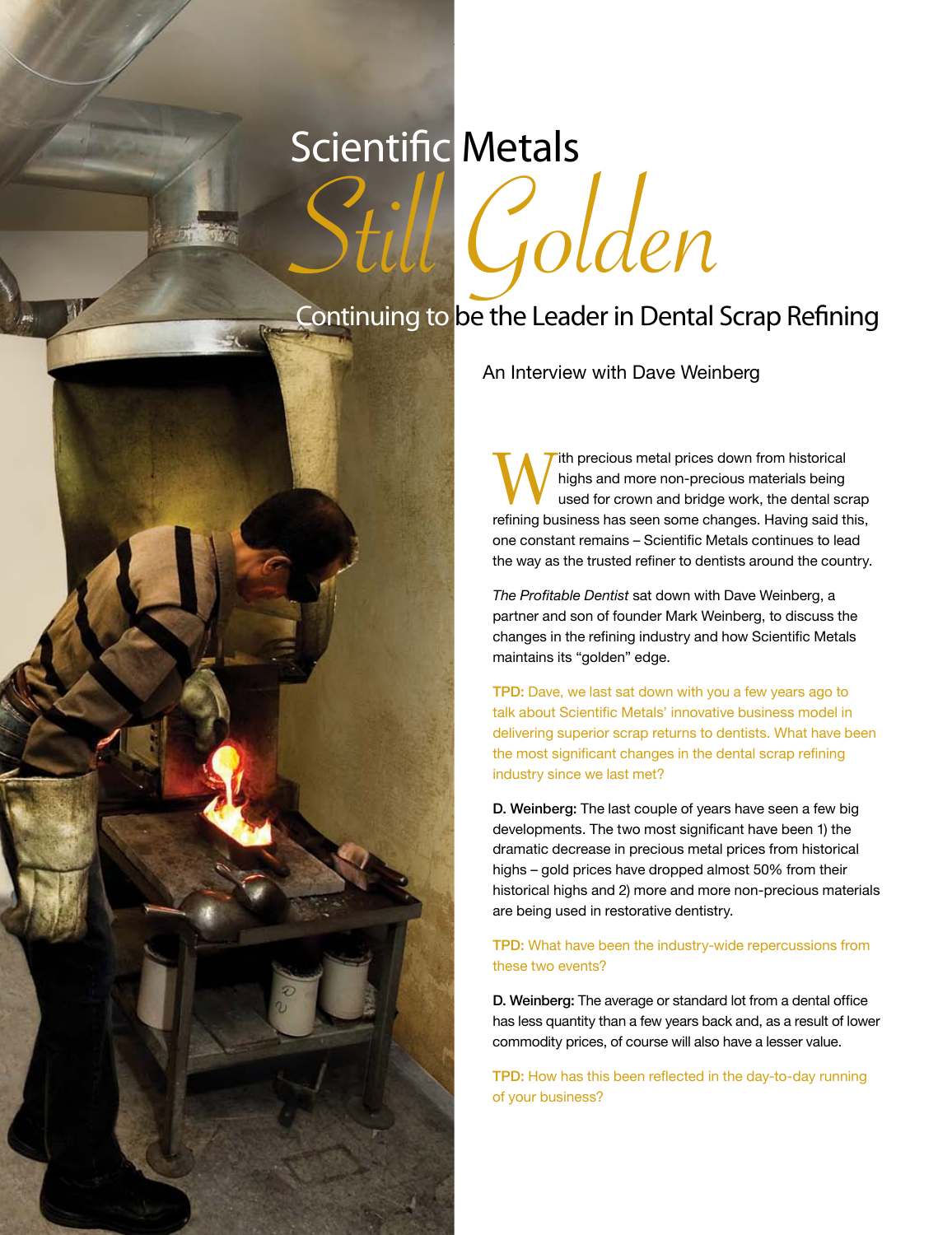D. Weinberg: I once read a quote that said, " Tough times don't last but tough people do." This applies to business too. We simply maintain our core values and stick to our company philosophy of delivering honest and accurate refining returns to *each* and *every* customer on *every* batch. Often business comes down to the basics of tackling and blocking. Our years of delivering honest, accurate and reliable returns paid dividends and resulted in our customer base remaining strong, healthy, and loyal.

TPD: You talk about the loyalty of your customers quite a lot. Have you had any feedback from your existing or new customers with respect to their scrap refining experiences over the last few years?

D. Weinberg: What is most rewarding is when a new customer calls up and says that his scrap return with Scientific Metals was higher with gold prices being \$1,100/ oz than it was with a similar quantity with another company a few years ago when gold was \$1,800/oz. That's the best referral and compliment we can get. Another great compliment was when a customer, whom we had not heard from in a few years, actually called us out of the blue to apologize for turning his scrap in to a different refining company. This customer added that he thought that "all refiners were the same" but after getting his check he realized that he had "learned an expensive lesson."

TPD: For those who don't know much about Scientific Metals or who haven't read the article a couple years back, briefly remind our readers what you are all about.

D. Weinberg: We heard from dentists around the country who questioned the amount of money they were receiving for their scrap. They felt that with inoffice cash payments, they were leaving money on the table by selling for cash to a middleman. And in the case of refining companies with sales reps, that too many hands were in the scrap cookie jar – meaning too many people were getting a cut of the value – leaving the dentist with less than a stellar return. As a result, we made a strategic and philosophical decision many years ago to completely revamp our business model to address this. We felt if we could considerably lower our costs, we could then begin to deliver a scrap return that no one could match. We decided to go with a direct refining approach without any sales reps, commission or salary base.

#### TPD: And this model has a name, correct?

D. Weinberg: Yes. We refer to this model as the Amazon.com of the refining industry. Why are books and TV's cheaper on Amazon than in the big box stores? Simple, Amazon has less overhead and can therefore have better prices. The same applies to refining – less overhead equals better prices, which in the refining world means higher scrap returns. I think Dr. Mark McClure summed it up when he posted about us, "Simple, no layers of sales reps to pay, so the best return on your scrap. Period."

#### TPD: How has this philosophy evolved over the last few years?

D. Weinberg: I would say our business philosophy has been sharpened and refined more than it has evolved. With lower commodity prices and less precious metal content, we've really cut costs to the bone in order to continue to deliver the accurate and reliable scrap returns that others simply can't match – returns that our customers have come to expect from us. After all, the precious metal belongs to our customer, not to us. Of course, we invest in technology

and equipment to ensure quality, safety, and accuracy in our melting, etc. But we are guided by one constant objective – to accurately determine the value of our customer's scrap in the most economically efficient manner to ensure our customers unlock the true value of their scrap.

#### TPD: What do you do to continue to ensure dental practices are getting the most money for their scrap?

D. Weinberg: The precious metal belongs to the customer and not to us. And we take this motto very seriously. As Woody wrote, "The scrap has a finite and known value and it is your job to get a reimbursement that best captures this known value, especially in these tough economic times." So everything we do is with the one goal in mind – lower our costs to help capture that value Woody refers to. On top of being the most cost efficient with regard to labor as mentioned earlier. we also don't have bloated expense items such as sending out scrap collection jars across the country and being a fixture at every trade show in the country. Yes, I'll say it again – lower costs for us mean better scrap returns for our customers. Refining companies with layers of sales reps have to split profits and pay out commissions which may result in lower scrap returns to the dentist. And that's not a situation we want to be in. The scrap belongs to the dentist. Period.